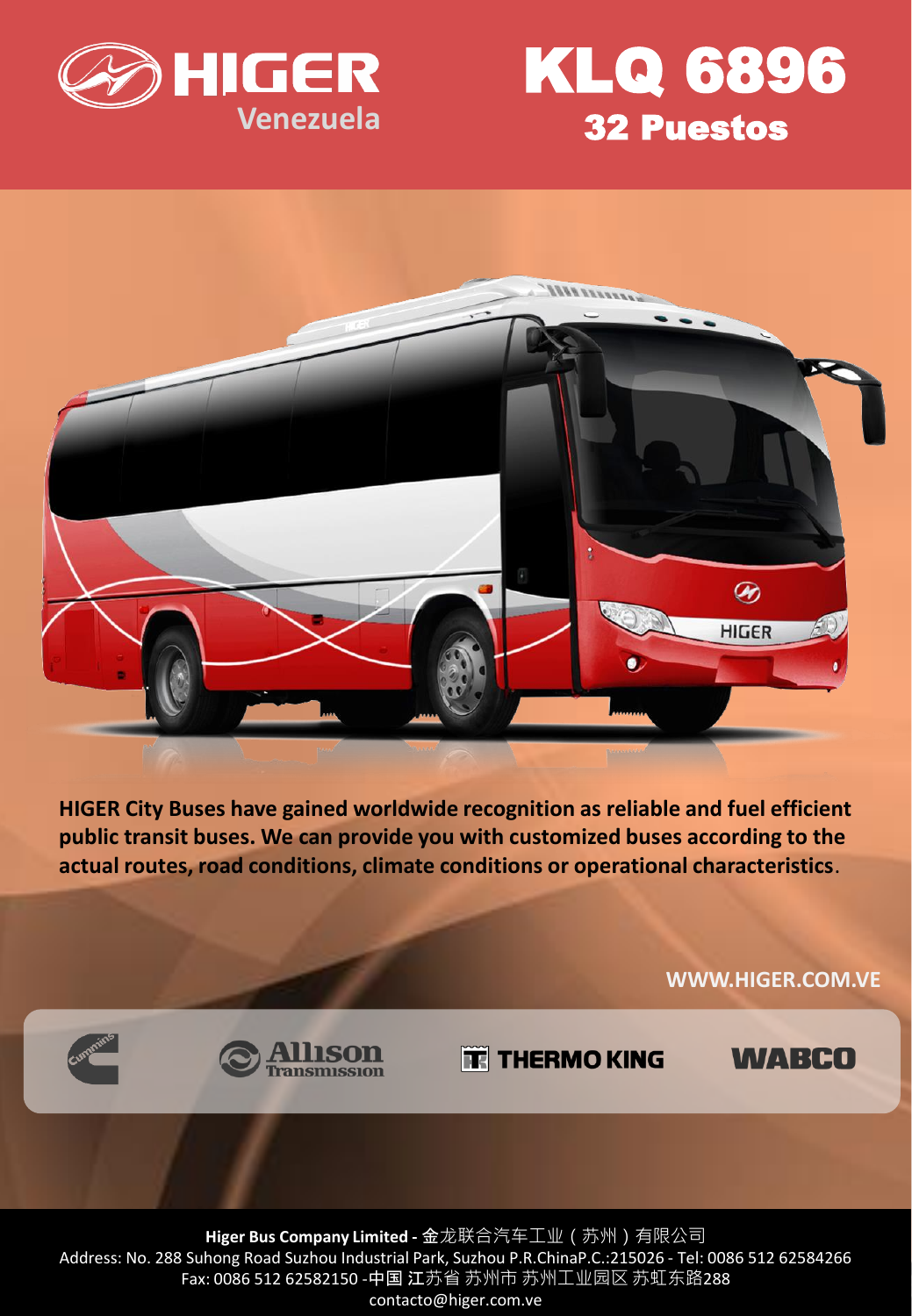



| <b>KLQ 6896</b><br><b>CHASSIS</b>                                                                    |                                                        |
|------------------------------------------------------------------------------------------------------|--------------------------------------------------------|
| <b>DIMENSIONES</b>                                                                                   |                                                        |
| <b>Dimensiones</b>                                                                                   | 8860×2450×3365                                         |
| enfoque de ángulo / salida                                                                           | $11.5/11$ º                                            |
| <b>DISTANCIA ENTRE EJES (mm)</b>                                                                     | 4300                                                   |
| Front/Rear wheel Track (mm)                                                                          | 1950/1800                                              |
| front/Rear suspension (mm)                                                                           | 1800/2760                                              |
| Minimum ground clearance (mm)                                                                        | 180                                                    |
| <b>SUSPENSION Y DRECCION</b>                                                                         |                                                        |
| <b>SUSPENSION DELANTERA - 4.2 Tons</b>                                                               | NEUMATICA (2 BOLSAS DE AIRE) AMORTIGADORES HIDRAULICOS |
| <b>SUSPENSION TRASERA - 9.5 Tons</b>                                                                 | NEUMATICA (4 BOLSAS DE AIRE) AMORTIGADORES HIDRAULICOS |
| <b>CAJA DIRECCION</b>                                                                                | ZF 8098                                                |
| <b>FRENOS Y NEUMATICOS</b>                                                                           |                                                        |
| <b>SISTEMA</b>                                                                                       | NEUMATICO DE CIRCUITO DUAL                             |
| <b>DELANTERO</b>                                                                                     | <b>DISCO</b>                                           |
| <b>POSTERIOR</b>                                                                                     | <b>TAMBOR</b>                                          |
| <b>ABS</b>                                                                                           | <b>WABCO</b>                                           |
| <b>NEUMATICOS</b>                                                                                    | 255/70R22.5 tubeless tyre                              |
| <b>MOTOR - CAJA - CHASSIS</b>                                                                        |                                                        |
| <b>CUMMINS</b>                                                                                       | Cummins ISDE 230 30 (230ps euro III)                   |
| <b>TIPO DE MOTOR</b>                                                                                 | 6 CILINDROS EM LINEA water cooling supercharged        |
| <b>CAJA DE CAMBIO</b>                                                                                | ALLISON AUTOMATICA T270R + RETARDADOR                  |
| <b>PROPELLER SHAFT</b>                                                                               | STRENGTHEN PROPELLER SHAFT                             |
| ACUMULADOR/GENERADOR / SISTEMA ELETRICO                                                              | ′24 V                                                  |
| Rated Total Mass (kgs)                                                                               | 11450                                                  |
| Maximun Speed                                                                                        | 110                                                    |
| CAPACIDAD TANQUE COMBUSTIBLE                                                                         | 220 Litros                                             |
| <b>CARROCERIA KLQ 6896</b>                                                                           |                                                        |
| 32+1 Asientos reclinables em tela especial                                                           |                                                        |
| Compartimento de equipaje; portaequipajes interior bilateral 4 m2, salida de aire con luz de lectura |                                                        |
| Aire Condicionado HIGER BRAND WITH PIPE                                                              |                                                        |
| 01 puerta delantera pantografica com controle remoto.                                                |                                                        |
| Vidros Pegados com especiales ventanas parciales para abertura horizontal                            |                                                        |
| Radio AM/FM + DVD y 01 monitor de 15"                                                                |                                                        |
| Divisoria baja entre el condoctor y salon de asientos.                                               |                                                        |
| Parabrisas em 2 partes.                                                                              |                                                        |
|                                                                                                      |                                                        |











## THERMO KING



**WWW.HIGER.COM.VE**